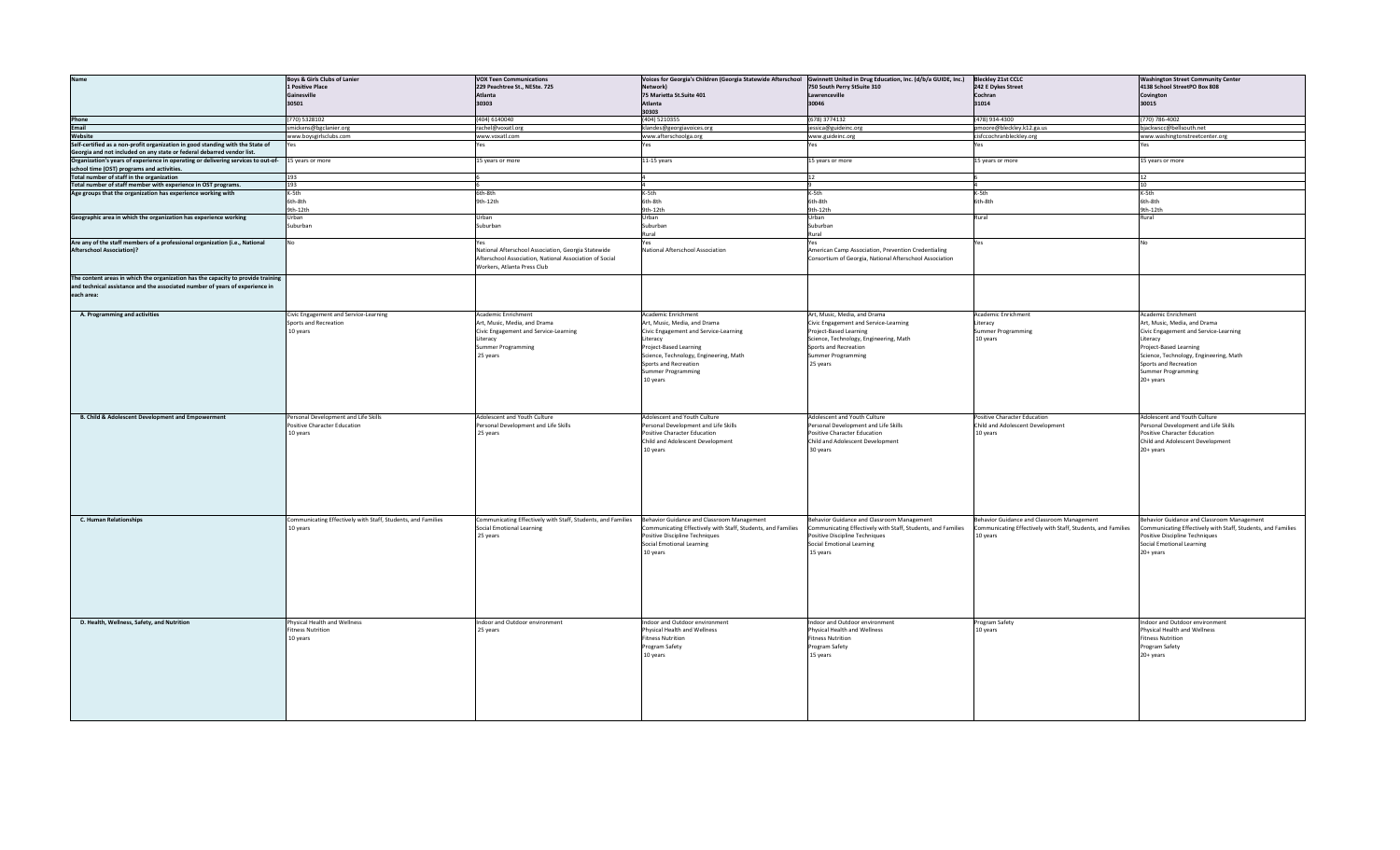| E. Cultural Competence and Inclusion                                                                     | Children in Poverty                                                                                                                                     | <b>Cultural Competence</b>                                                                                                                                                                                                                                                                                                                                                                                                                                                                                                                                                                                                                                                                                 | Children in Poverty                                                                                                                                                                                                                                                                                                                                                                                                                                                                                                                                                                                                                                                                                                                               | Cultural Competence                                                                                                                                                                                                                                                                                                                                                                                                                                                                                                                                                                                              | Children in Poverty                                                                                                                                                                                                                                                                                  | Children in Poverty                                                                                                                                                                                                                                                                            |
|----------------------------------------------------------------------------------------------------------|---------------------------------------------------------------------------------------------------------------------------------------------------------|------------------------------------------------------------------------------------------------------------------------------------------------------------------------------------------------------------------------------------------------------------------------------------------------------------------------------------------------------------------------------------------------------------------------------------------------------------------------------------------------------------------------------------------------------------------------------------------------------------------------------------------------------------------------------------------------------------|---------------------------------------------------------------------------------------------------------------------------------------------------------------------------------------------------------------------------------------------------------------------------------------------------------------------------------------------------------------------------------------------------------------------------------------------------------------------------------------------------------------------------------------------------------------------------------------------------------------------------------------------------------------------------------------------------------------------------------------------------|------------------------------------------------------------------------------------------------------------------------------------------------------------------------------------------------------------------------------------------------------------------------------------------------------------------------------------------------------------------------------------------------------------------------------------------------------------------------------------------------------------------------------------------------------------------------------------------------------------------|------------------------------------------------------------------------------------------------------------------------------------------------------------------------------------------------------------------------------------------------------------------------------------------------------|------------------------------------------------------------------------------------------------------------------------------------------------------------------------------------------------------------------------------------------------------------------------------------------------|
|                                                                                                          | : 0 years                                                                                                                                               | Race, Gender, and Sexual Identity<br>20 years                                                                                                                                                                                                                                                                                                                                                                                                                                                                                                                                                                                                                                                              | Cultural Competence<br><b>Learning Differences</b><br>Race, Gender, and Sexual Identity<br>10 years                                                                                                                                                                                                                                                                                                                                                                                                                                                                                                                                                                                                                                               | Race, Gender, and Sexual Identity<br>15 years                                                                                                                                                                                                                                                                                                                                                                                                                                                                                                                                                                    | <b>Learning Differences</b><br>10 years                                                                                                                                                                                                                                                              | Cultural Competence<br>Learning Differences<br>Race, Gender, and Sexual Identity<br><b>Students with Disabilities</b><br>20+ years                                                                                                                                                             |
| F. Engaging Families, Schools, and Communities                                                           | <b>Creating Community Partnerships</b><br>onnecting to Schools<br>10 years                                                                              | <b>Creating Community Partnerships</b><br><b>Engaging Parents and Families</b><br>Working with Students in Foster Care<br>25 years                                                                                                                                                                                                                                                                                                                                                                                                                                                                                                                                                                         | <b>Creating Community Partnerships</b><br>Connecting to Schools<br>Homeless and Migrant Populations<br><b>Engaging Parents and Families</b><br>Working with Students in Foster Care<br>10 years                                                                                                                                                                                                                                                                                                                                                                                                                                                                                                                                                   | <b>Creating Community Partnerships</b><br>Connecting to Schools<br><b>Engaging Parents and Families</b><br>15 years                                                                                                                                                                                                                                                                                                                                                                                                                                                                                              | <b>Creating Community Partnerships</b><br>Connecting to Schools<br>10 years                                                                                                                                                                                                                          | <b>Creating Community Partnerships</b><br>Connecting to Schools<br>Homeless and Migrant Populations<br><b>Engaging Parents and Families</b><br>Working with Students in Foster Care<br>Working with English Learners<br>20+ years                                                              |
| G. Research, Evaluation, and Quality Programming                                                         | Logic Models and Outcomes Measurement<br>0 years                                                                                                        | Program Design<br>Quality Improvement<br>Logic Models and Outcomes Measurement<br>20 years                                                                                                                                                                                                                                                                                                                                                                                                                                                                                                                                                                                                                 | rogram Design<br>Quality Improvement<br>Research and Evaluation<br>Logic Models and Outcomes Measurement<br>10 years                                                                                                                                                                                                                                                                                                                                                                                                                                                                                                                                                                                                                              | Program Design<br>Quality Improvement<br>Research and Evaluation<br>Logic Models and Outcomes Measurement<br>5 years                                                                                                                                                                                                                                                                                                                                                                                                                                                                                             | <b>Quality Improvement</b><br>Research and Evaluation<br>10 years                                                                                                                                                                                                                                    | Program Design<br>Quality Improvement<br>Research and Evaluation<br>Logic Models and Outcomes Measurement<br>20+ years                                                                                                                                                                         |
| H. Program Management and Administration                                                                 | <b>Budgeting and Fiscal Management</b><br>Recruitment and Retention<br>10 years                                                                         | Utilizing Technology and Social Media<br>Marketing and Promotion<br>rogram Management and Administration<br>Recruitment and Retention<br>20 years                                                                                                                                                                                                                                                                                                                                                                                                                                                                                                                                                          | Advocacy and Policy<br><b>Budgeting and Fiscal Management</b><br><b>Jtilizing Technology and Social Media</b><br>luman Resources and Supervision<br>Marketing and Promotion<br>Program Management and Administration<br><b>Recruitment and Retention</b><br>Volunteers and Volunteer Management<br>10 years                                                                                                                                                                                                                                                                                                                                                                                                                                       | <b>Budgeting and Fiscal Management</b><br>Utilizing Technology and Social Media<br>luman Resources and Supervision<br>Marketing and Promotion<br>Program Management and Administration<br>Recruitment and Retention<br>Volunteers and Volunteer Management<br>10 years                                                                                                                                                                                                                                                                                                                                           | Advocacy and Policy<br>Budgeting and Fiscal Management<br>Utilizing Technology and Social Media<br>Program Management and Administration<br>Recruitment and Retention<br>10 years                                                                                                                    | Advocacy and Policy<br><b>Budgeting and Fiscal Management</b><br>Utilizing Technology and Social Media<br>luman Resources and Supervision<br>Marketing and Promotion<br>Program Management and Administration<br>Recruitment and Retention<br>Volunteers and Volunteer Management<br>20+ years |
| The organization's main area of expertise?                                                               | The Boys & Girls Clubs of Lanier is experienced in afterschool and<br>ummer camp programming, and has provided services in Hall County<br>for 64 years. | organizations strengths are based in fostering safe spaces for<br>teens to grow through hands-on learning, to express<br>hemselves authentically and to build skill, knowledge and<br>community through the tools of media creation and<br>ublishing.                                                                                                                                                                                                                                                                                                                                                                                                                                                      | VOX's main area of expertise is youth-driven programming. The The Georgia Statewide Afterschool Network has expertise in GUIDE's primary areas of expertise are positive youth<br>many domains of quality youth development programming and development and substance abuse prevention. These areas<br>has partnerships with many organizations with specific areas of include:<br>expertise. GSAN's main areas of expertise include: partnership  -youth leadership training;<br>levelopment, advocacy, program evaluation, organizational<br>practices, the Georgia Afterschool & Youth Development<br>Quality Standards, and positive youth development. GSAN's<br>service delivery main expertise is in technical assistance and<br>coaching. | professional development for adults who work with youth<br>ncluding, workshops, trainings, conferences and events;<br>quality assessments using the Georgia Afterschool and Youth<br>Development Quality Standards; and<br>technical assistance around the Georgia Afterschool and<br>Youth Development Quality Standards, best practices in youth<br>development, substance abuse prevention and youth<br>leadership.                                                                                                                                                                                           | Bleckley 21st CCLC is a Non-profit focused on the students and WSCC has been serving the Covington/Newton County<br>families of Cochran/Bleckley County. We strive to surround<br>students with a community of support ensuring that students<br>stay in school, empowering them to achieve in life. | communities since its inception in1996 by providing academic<br>enrichment programs to youth K-12. The Center is a year<br>ound program center for youth when school is out.                                                                                                                   |
| Training and Technical Assistance to out-of-school time (before school,<br>afterschool, summer) programs | Training and technical assistance is provided to Club sites within the<br>organization.                                                                 | We have developed a training of trainers, bringing intentional<br>skill development to the teens in our out-of-school time<br>programming, and fostering facilitation skills through practice<br>with teams of adults and youth. We offer the following<br>rainings for youth and adults (separately or in<br>ntergenerational teams): youth voice in your organization or<br>community; communications and teamwork; facilitation skills;<br>ournalism and/or self-expression; performance poetry (slam<br>poetry). We also offer technical assistance for organizations<br>desiring to advance their work with teens, specifically in the<br>areas of youth-driven programming and youth voice & choice. | GSAN offers training and TA aligned to the Georgia ASYD<br>Quality Standards to afterschool and youth development<br>programs. GSAN offers training on specialized topics and TA<br>and coaching include comprehensive program operations and<br>mprovement. GSAN works with many of Georgia's best<br>trainers and coaches.                                                                                                                                                                                                                                                                                                                                                                                                                      | GUIDE has been leading high-quality professional development We have conducted the After school program and summer<br>trainings and workshops and providing technical assistance to programs for more than 8 years.<br>out-of-school time programs for more than 30 years. We<br>provide free phone and email consultation around a program's<br>needs and custom design sessions or technical assistance<br>around each individual program's needs. GUIDE also offers a<br>number of youth development, youth leadership and other<br>professional development sessions across the state on an<br>annual basis. |                                                                                                                                                                                                                                                                                                      | WSCC has partnered with the NEGRC to provide the in-school<br>workforce Investment program for all high schools in Newton<br>County for years. It provided additional training(workforce<br>training) and technical assistance to teens and placed them in<br>paid positions for summer.       |